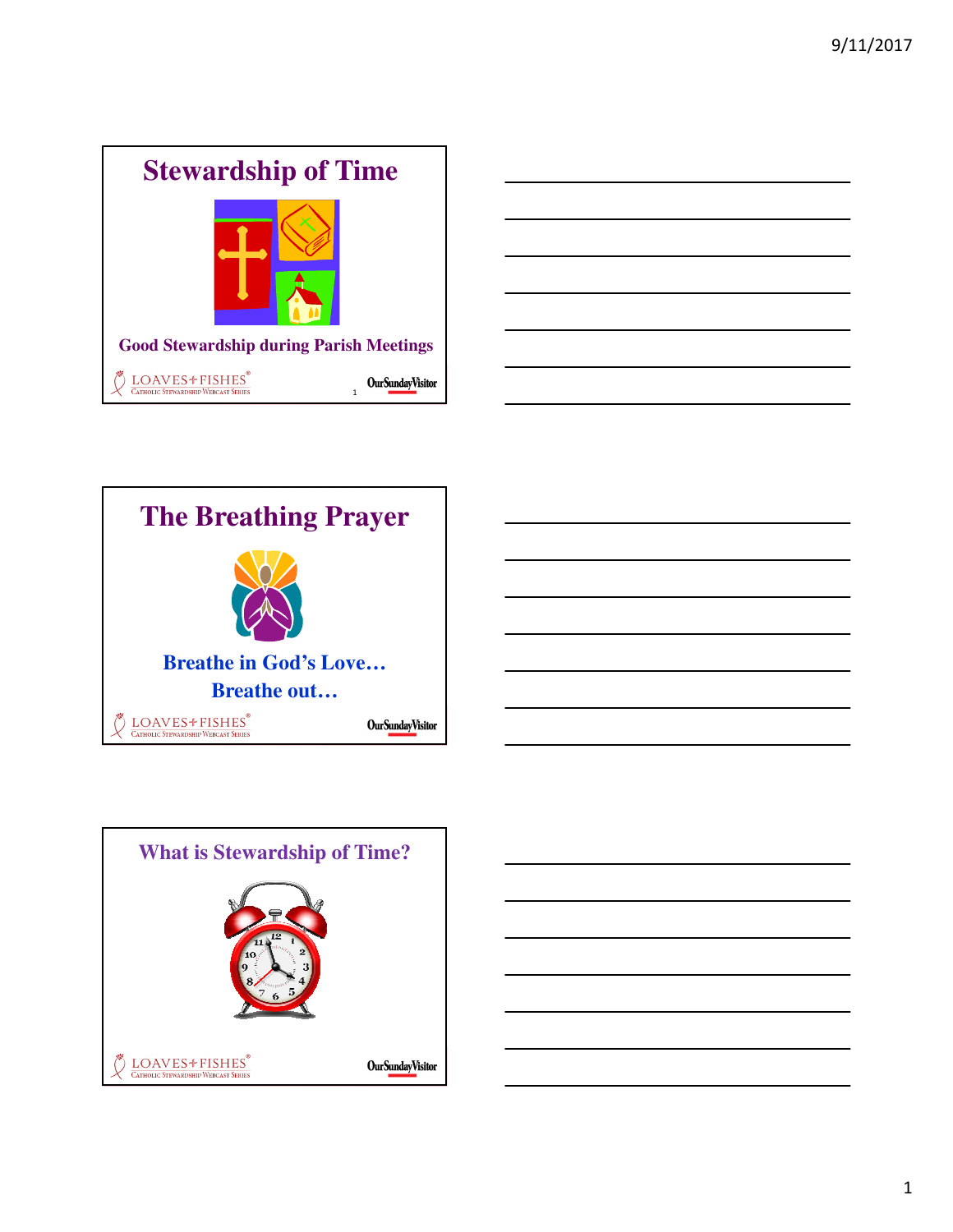



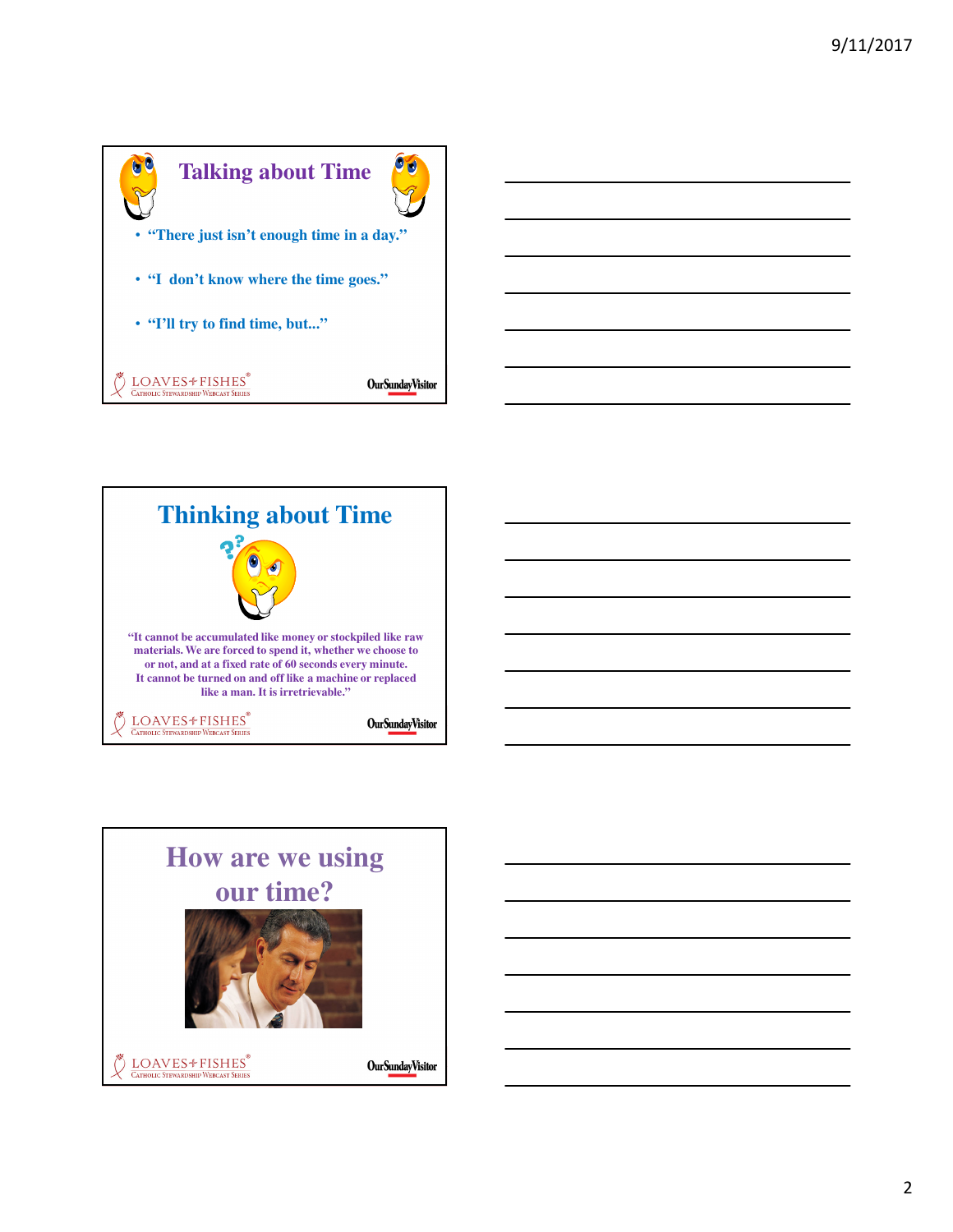





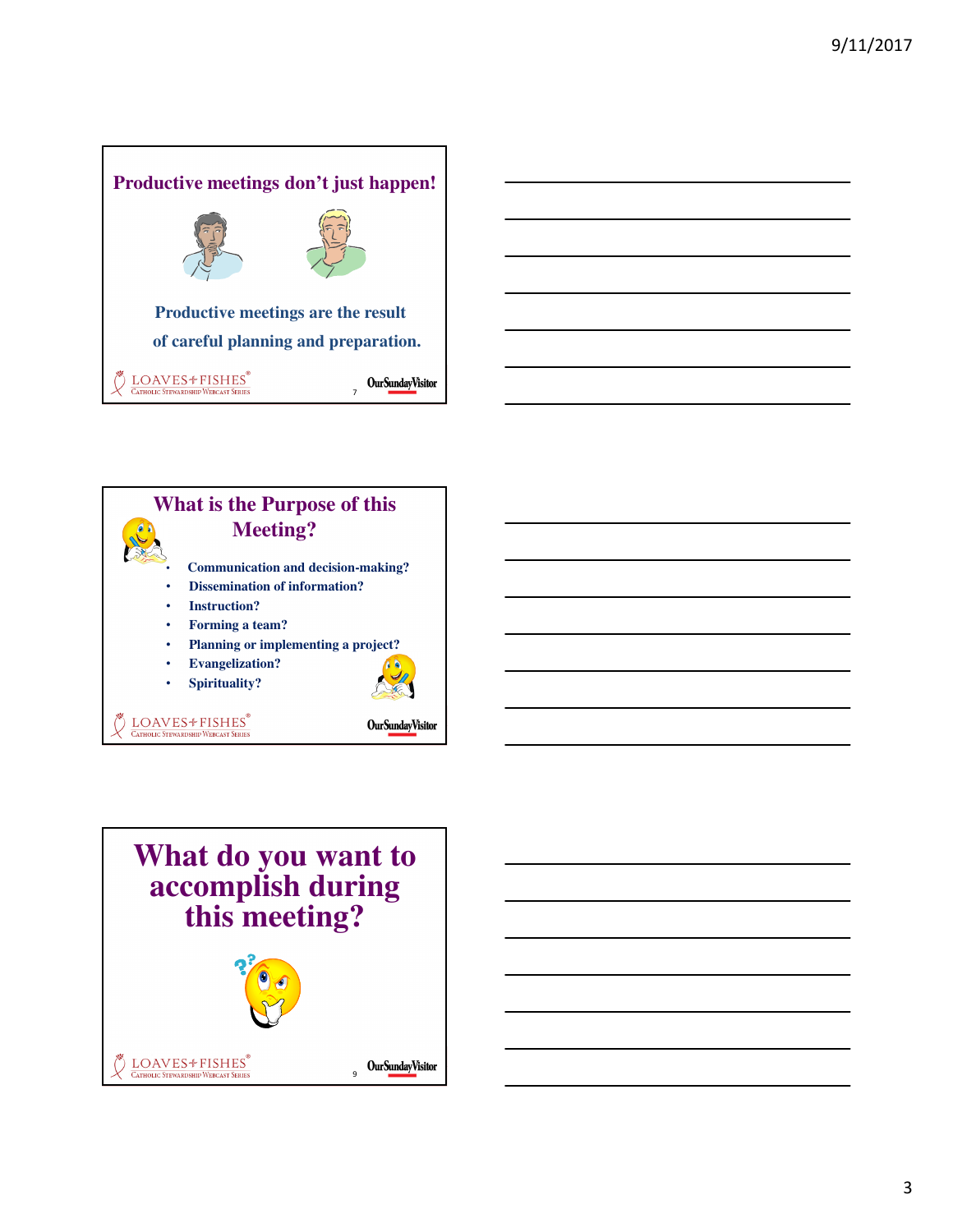

| $\sim$                   |                                                                                                                                                                      |  | $\sim$ |
|--------------------------|----------------------------------------------------------------------------------------------------------------------------------------------------------------------|--|--------|
| $\overline{\phantom{a}}$ |                                                                                                                                                                      |  |        |
|                          | ,我们的人们就会在这里,我们的人们就会在这里,我们的人们就会在这里,我们的人们就会在这里,我们的人们就会在这里,我们的人们就会在这里,我们的人们就会在这里,我们<br>第159章 我们的人们的人们,我们的人们的人们的人们,我们的人们的人们的人们的人们的人们,我们的人们的人们的人们,我们的人们的人们的人们,我们的人们的人们的人们 |  | ______ |
| —                        |                                                                                                                                                                      |  | __     |
|                          |                                                                                                                                                                      |  |        |



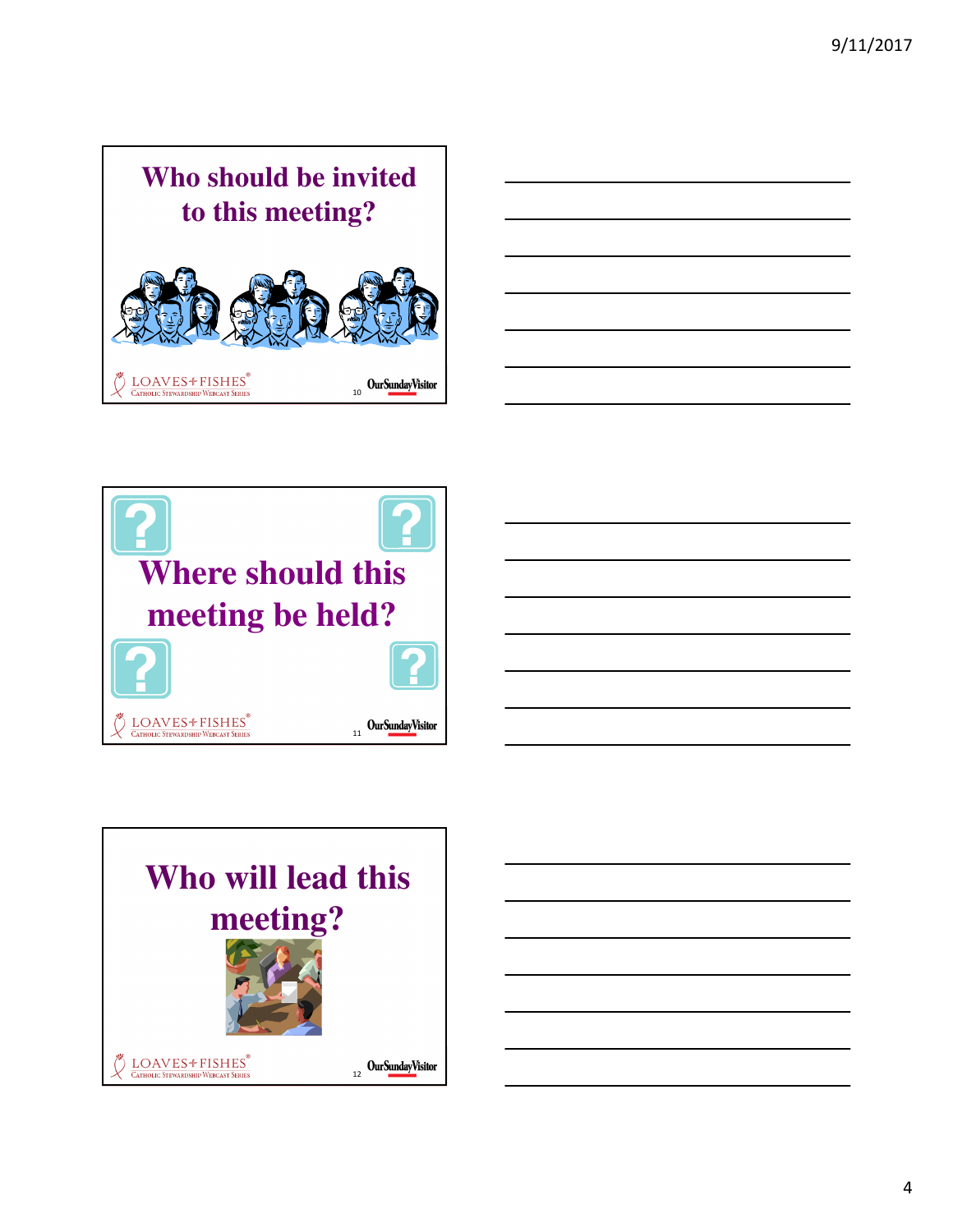



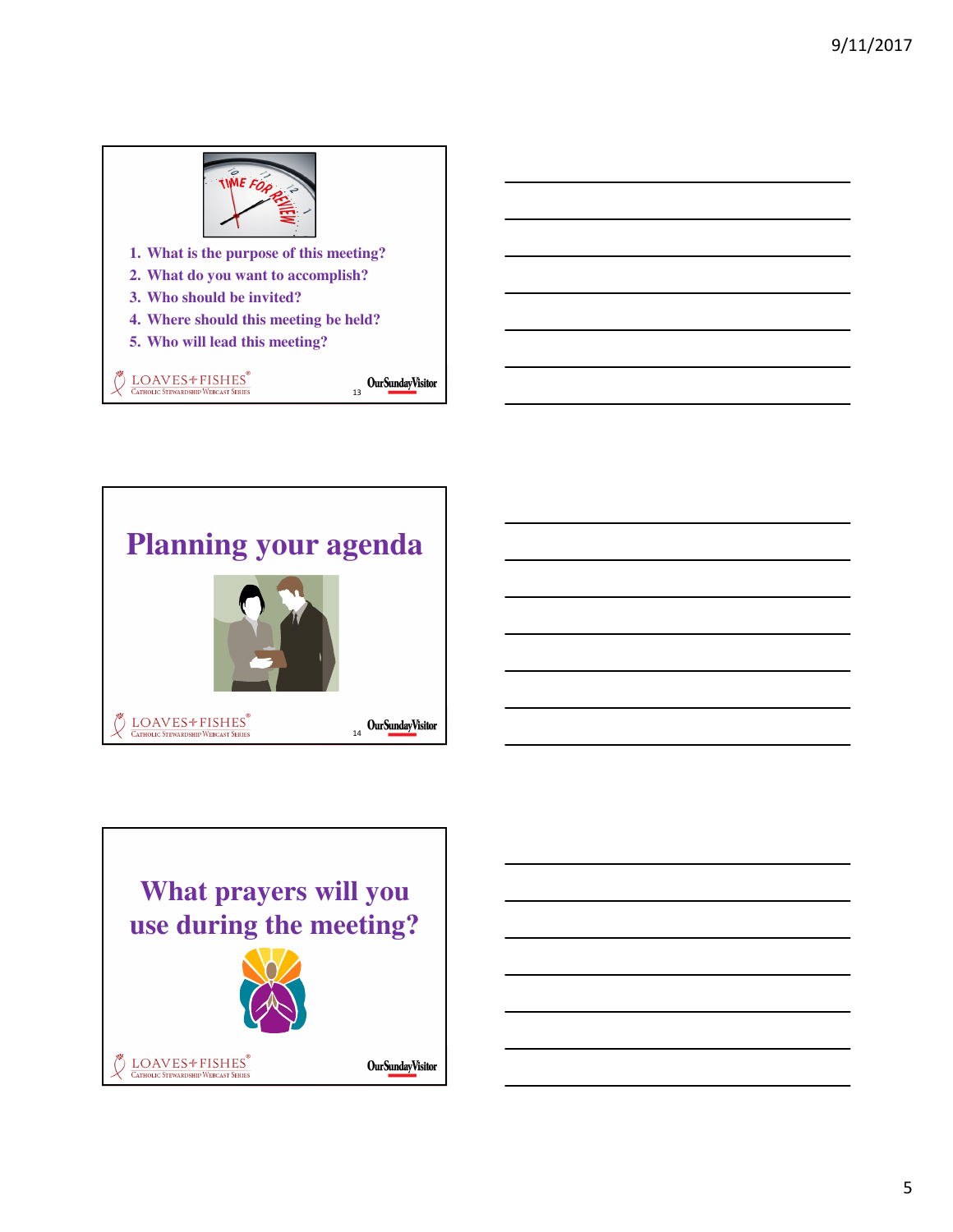







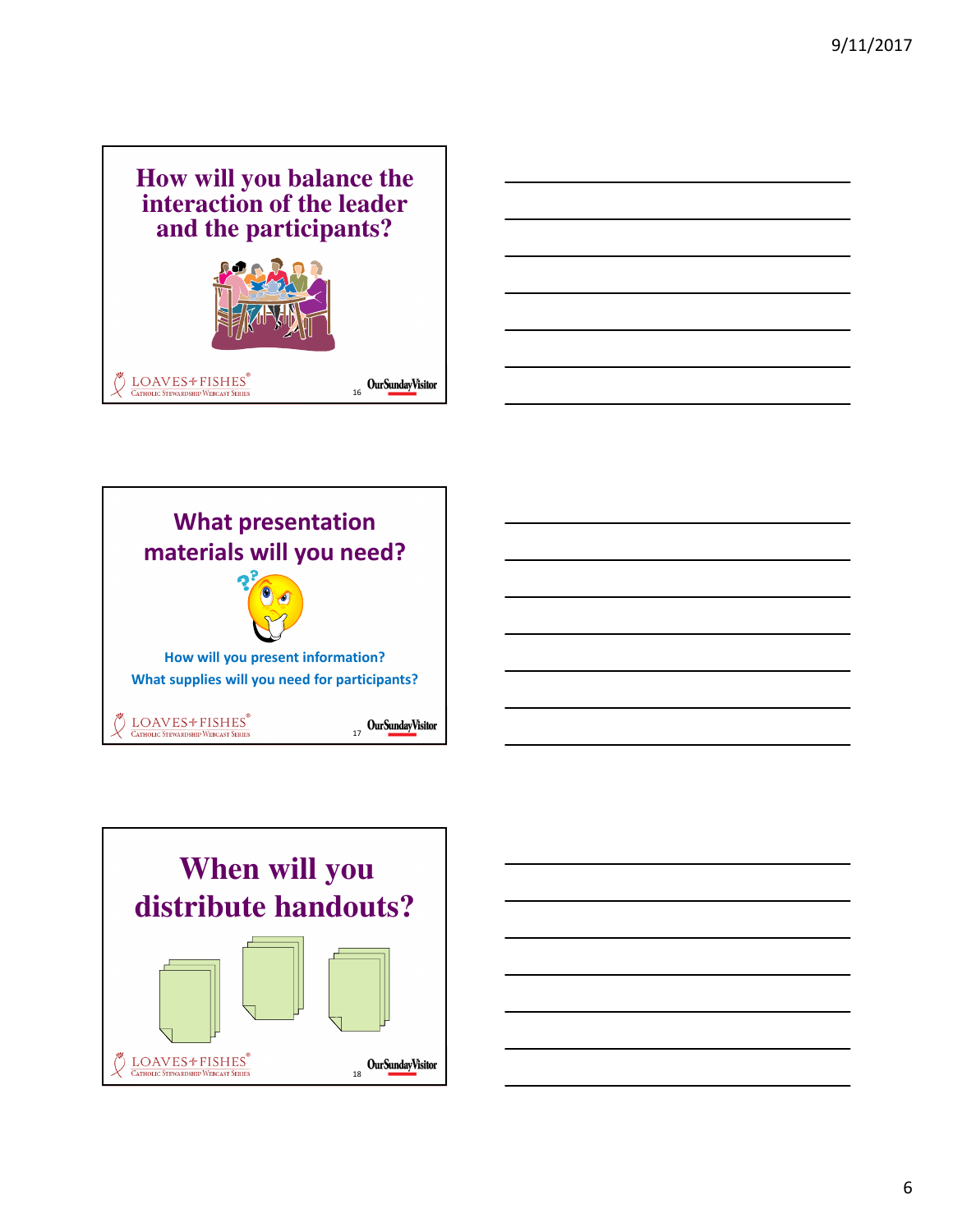





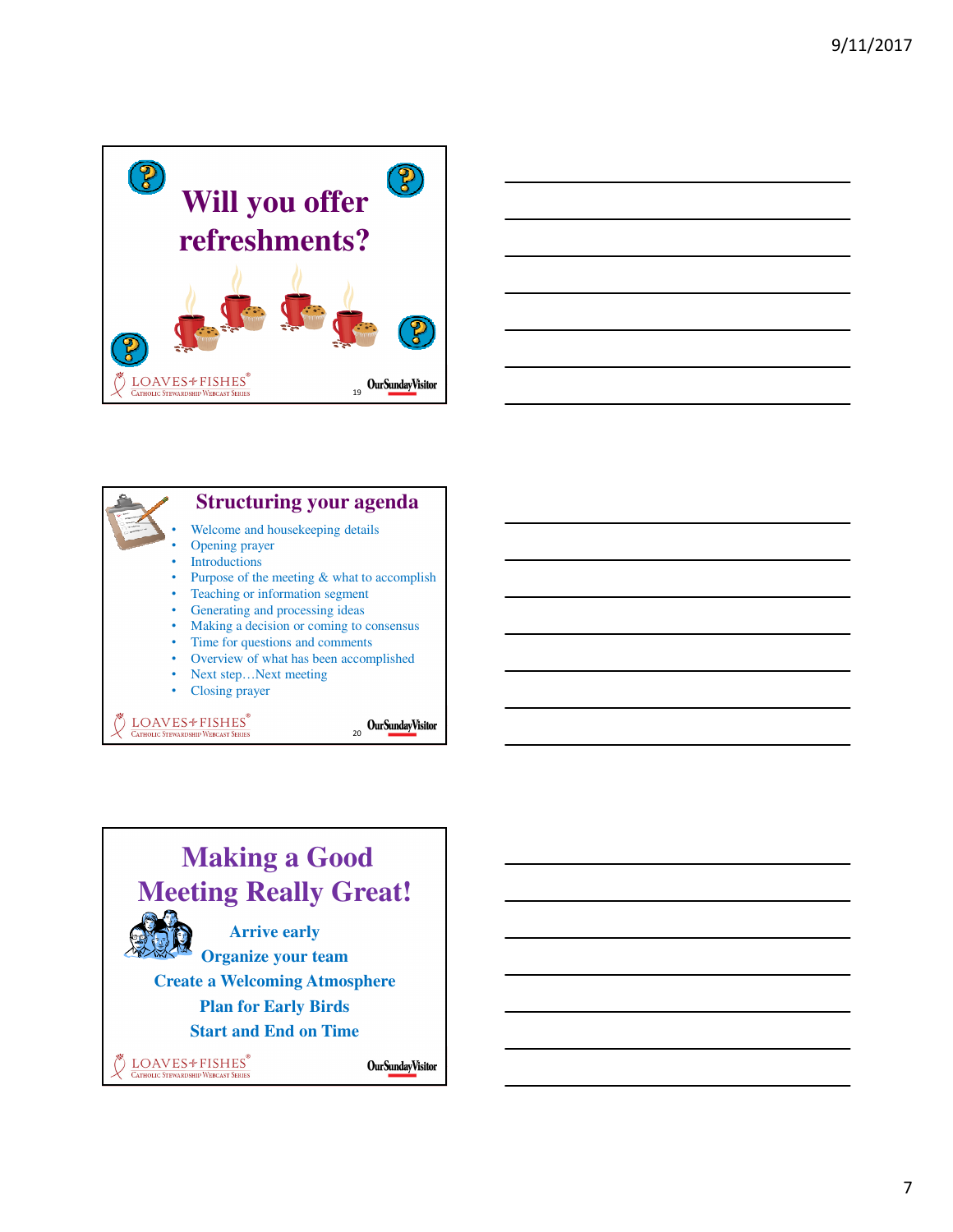## **Be A Good Leader**



- **Take time for Introductions.**
- **Review the agenda.**
- **Give people a chance to participate.**
- **Inject humor.**
- **Maintain an atmosphere of respect.**
- **Use good communication skills**

## LOAVES<sup>+</sup>FISHES® **CATHOLIC STEWARDSHIP WEBCAST SERIES**

**OurSundayVisitor** 

## • **State the idea briefly without long explanations.** • **Be creative.**  • **Don't worry about what other people think.** • **There will be no criticism of ideas. Rules for Brainstorming**

- **The more ideas the better even if they're crazy.**
- **It's okay to piggyback on someone else's idea.**
- **It's okay to combine ideas.**
- **It's important for everyone to have fun!**

LOAVES<sup>+</sup> FISHES® **CATHOLIC STEWARDSHIP WEBCAST SERIES** 

**OurSundayVisitor** 

## **Tips for Reaching Consensus**

- **Reorganize the brainstorming ideas.**
- **Discard ideas the group agrees will not work.**
- **Prioritize ideas that might be possible now, in the next few months, in the next year, or in the next five years.**
- **Modify/combine/rewrite/paraphrase ideas.**
- **Break down ideas and then restructure them.**
- **Build on areas that have the most agreement.**
- **Ask the question: Can you live with this?**

LOAVES<sup>+</sup>FISHES **CATHOLIC STEWARDSHIP WEBCAST SERIES** 

**OurSundayVisitor**